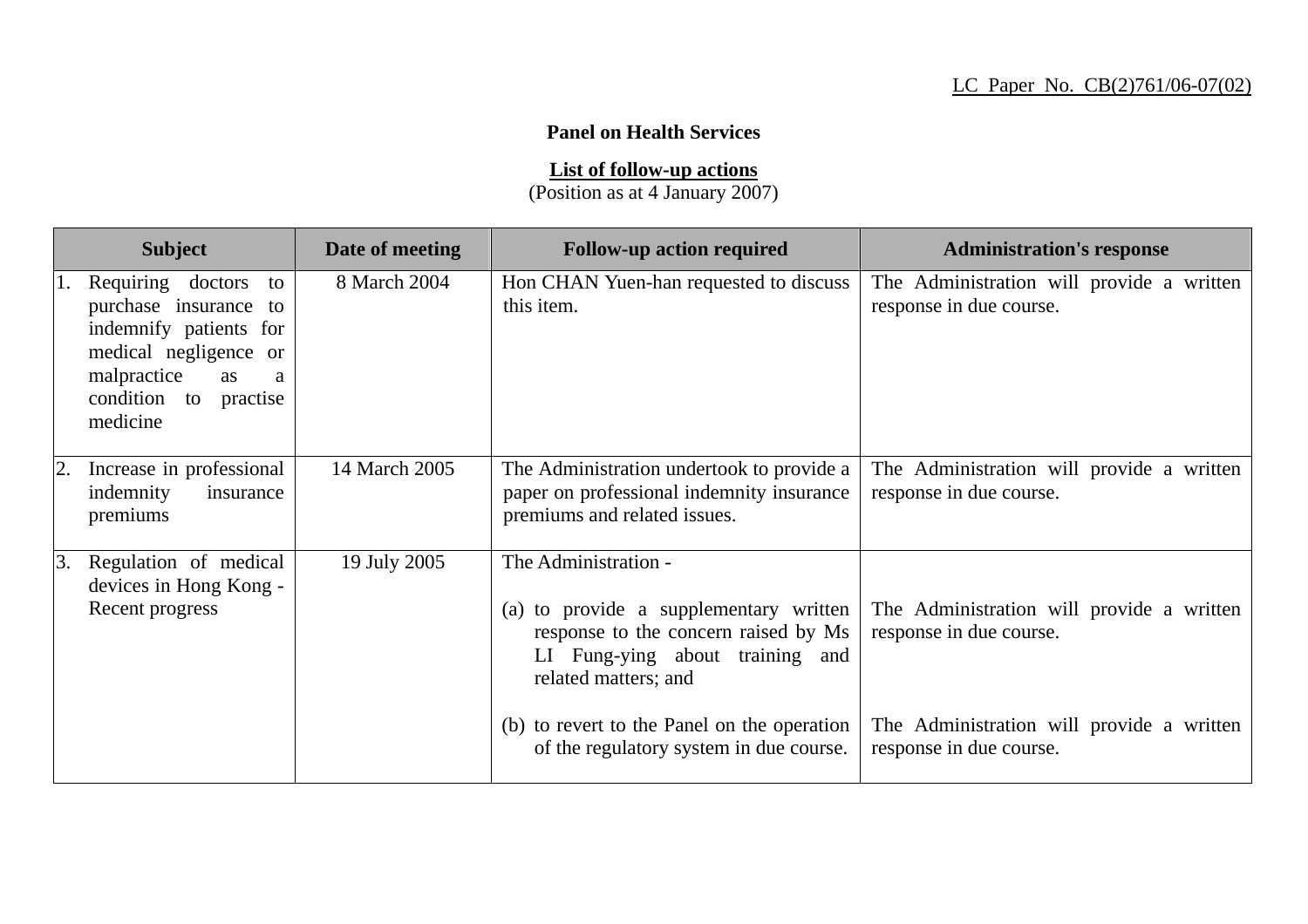|    | <b>Subject</b>                                          | Date of meeting                                                          | <b>Follow-up action required</b>                                                                                                                                                                                                                                                                                                                                                                                                                                                                            | <b>Administration's response</b>                                                                                                                                                                                              |
|----|---------------------------------------------------------|--------------------------------------------------------------------------|-------------------------------------------------------------------------------------------------------------------------------------------------------------------------------------------------------------------------------------------------------------------------------------------------------------------------------------------------------------------------------------------------------------------------------------------------------------------------------------------------------------|-------------------------------------------------------------------------------------------------------------------------------------------------------------------------------------------------------------------------------|
|    | 4. Develop a<br>computerised organ<br>donation database | 13 February 2006                                                         | The Administration agreed to submit a<br>progress report in due course on the work<br>it had done in establishing a computerised<br>organ donation database as a central<br>registry of organ donors.                                                                                                                                                                                                                                                                                                       | The Administration advised in its letter dated<br>7 July 2006 that it will submit a progress<br>report on the subject as soon as practicable in<br>the 2006-2007 legislative session (LC paper<br>No. $CB(2)2717/05-06(01)$ . |
| 5. | Fu Shan Public<br>Mortuary incident                     | 31 March 2006                                                            | The Administration -<br>(a) to provide a paper after the meeting<br>setting out the disciplinary actions<br>taken by the Administration, if any,<br>against the frontline and management<br>staff who had committed dereliction of<br>duty in the incident; and<br>(b) to inform the Panel in three to six<br>months' time of the progress made in<br>taking forward the medium and<br>long-term measures recommended by<br>the Independent Committee on the<br>incident of the Fu Shan Public<br>Mortuary. | Administration<br>The<br>submit<br>will<br>an<br>information paper in due course.                                                                                                                                             |
| 6. | Discharge planning in<br>public hospitals               | 12 June 2006<br>(joint meeting with the<br>Panel on Welfare<br>Services) | The Administration was requested to<br>provide a written response to the views<br>expressed by deputations about the lack of<br>community<br>support<br>services<br>for<br>discharged patients.<br>Upon receipt,<br>another joint meeting could be held to<br>follow up the matter.                                                                                                                                                                                                                         | The Administration will provide a written<br>response in due course.                                                                                                                                                          |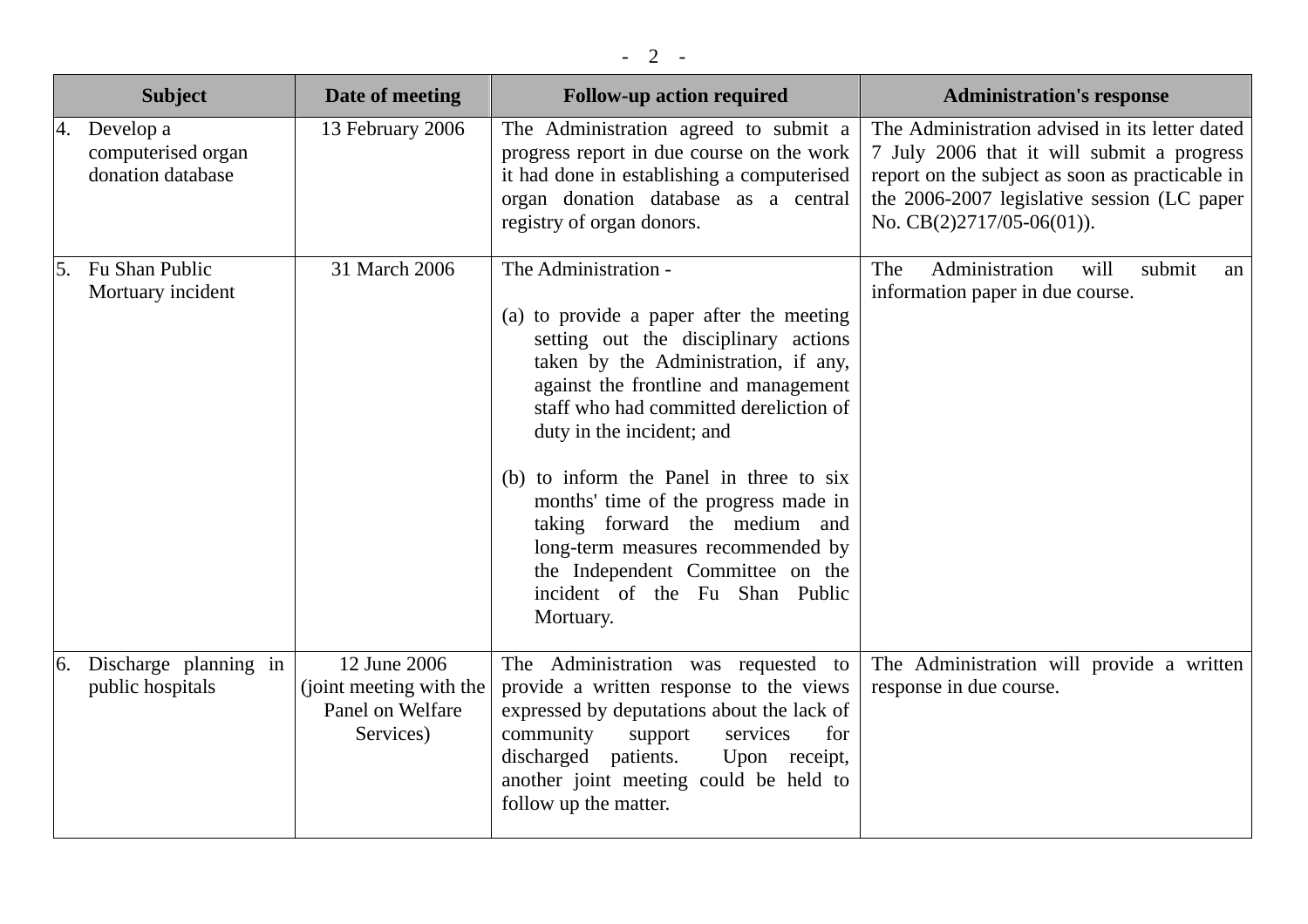| <b>Subject</b>                                                                           |                         | Date of meeting   | <b>Follow-up action required</b>                                                                                                                                                                                                                                                                                                                                                                                                                   | <b>Administration's response</b>                                     |
|------------------------------------------------------------------------------------------|-------------------------|-------------------|----------------------------------------------------------------------------------------------------------------------------------------------------------------------------------------------------------------------------------------------------------------------------------------------------------------------------------------------------------------------------------------------------------------------------------------------------|----------------------------------------------------------------------|
| Regulation of "Health<br>Maintenance<br>Organisations"                                   |                         | 10 July 2006      | The Administration was requested to<br>report to the Panel before the end of 2006<br>on the progress made in taking forward the<br>medical director concept for "Health<br>Maintenance Organisations".                                                                                                                                                                                                                                             | The Administration will provide a written<br>response in due course. |
| <sup>8.</sup><br>Enforcement<br>Undesirable<br>Advertisements<br>Ordinance<br>(Cap. 231) | of<br>Medical<br>(UMAO) | 25 September 2006 | The Administration was requested<br>to<br>provide in writing the following -<br>(a) a breakdown of the warning letters<br>issued to newspapers and magazines<br>and a breakdown of organisations<br>against which legal actions were taken<br>in $2004$ ; and<br>(b) examples of the cases which had led<br>and had failed to lead to prosecution<br>respectively under the UMAO, as well<br>as the penalties for cases resulted in<br>conviction. | The Administration will provide a written<br>response in due course. |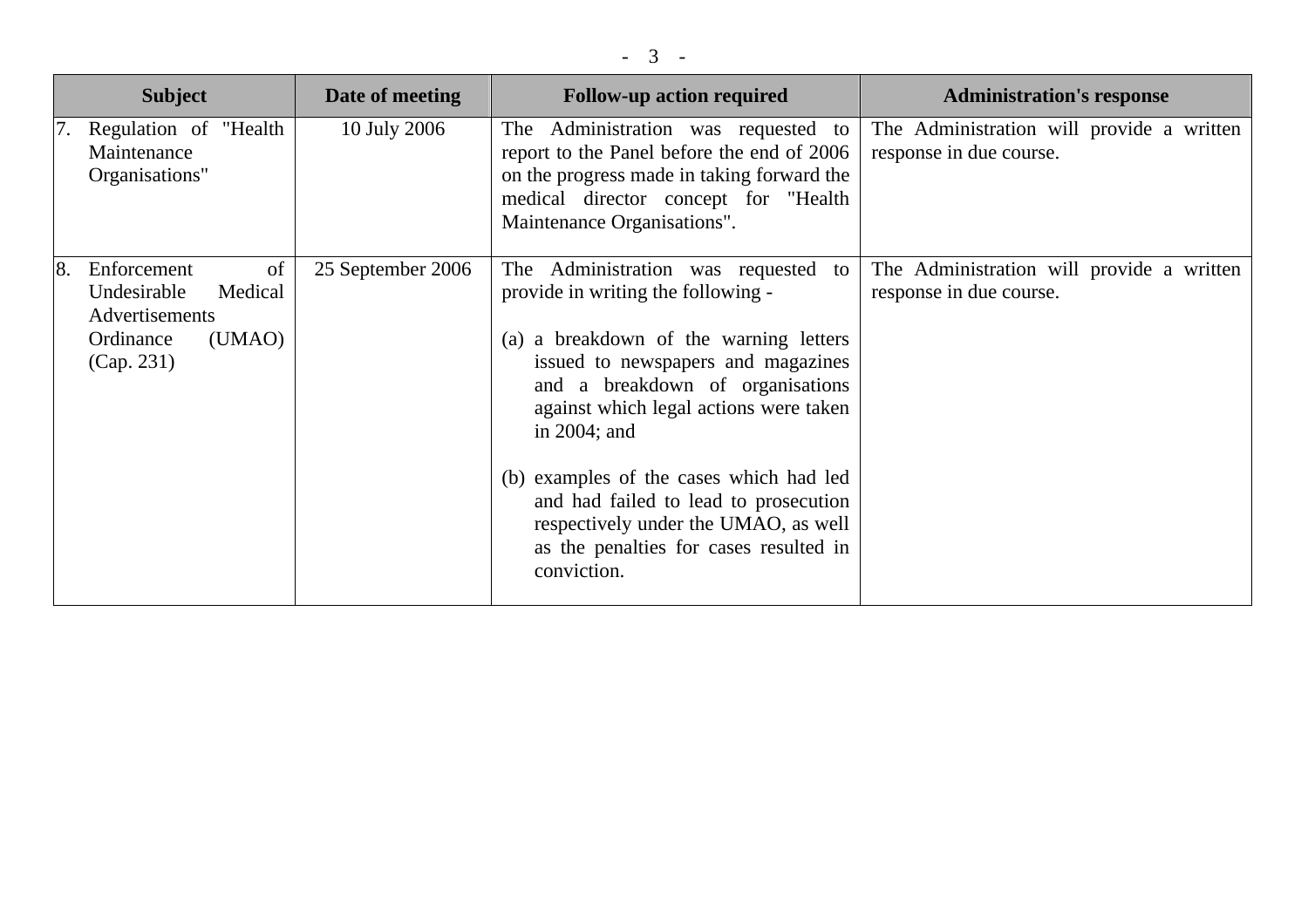|    | <b>Subject</b>                                                    | Date of meeting  | <b>Follow-up action required</b>                                                                                                                                                                                                                                                                                                                                                                                                                                                                                                                                                                                                                                                                                                                                                                                                                                                                                                                                                                                                                                                                                                                                                                | <b>Administration's response</b>                                                                                                                                                                                        |
|----|-------------------------------------------------------------------|------------------|-------------------------------------------------------------------------------------------------------------------------------------------------------------------------------------------------------------------------------------------------------------------------------------------------------------------------------------------------------------------------------------------------------------------------------------------------------------------------------------------------------------------------------------------------------------------------------------------------------------------------------------------------------------------------------------------------------------------------------------------------------------------------------------------------------------------------------------------------------------------------------------------------------------------------------------------------------------------------------------------------------------------------------------------------------------------------------------------------------------------------------------------------------------------------------------------------|-------------------------------------------------------------------------------------------------------------------------------------------------------------------------------------------------------------------------|
| 9. | <b>Registration of Chinese</b><br>medicine practitioners<br>(CMP) | 13 November 2006 | The Administration was requested to -<br>(a) provide a written response in three<br>weeks' time to the issues raised by<br>members in relation to the allegation<br>made by a group of students of a<br>part-time degree course in Chinese<br>medicine offered by the Open<br>University of Hong<br>Kong in<br>collaboration<br>with<br>the<br>Xiamen<br>University, including, inter alia, the<br>following: whether the<br>Chinese<br>Medicine Council of Hong Kong<br>(CMC) had indeed informed all local<br>universities in 2000 that part-time<br>undergraduate<br>degree<br>course<br>in<br>Chinese<br>medicine<br>would<br>be<br>recognised by the Practitioners Board,<br>the reason why the Practitioners Board<br>changed its policy in 2002 that only<br>five-year<br>full-time<br>on<br>campus<br>undergraduate degree course<br>in<br>Chinese<br>medicine<br>would<br>be<br>recognised, as well as the reason for<br>adopting<br>$\mathbf{a}$<br>grandfathering<br>not<br>approach on students affected;<br>(b) provide information on the number of<br>listed CMPs who were in the same<br>predicament as the students mentioned<br>in paragraph (a) above as far as<br>possible; | The Administration's response for (a) was<br>issued<br>vide<br>LC<br>Paper<br>No.<br>CB(2)576/06-07(01) on 6 December 2006.<br>The Administration will provide a written<br>response on the other issues in due course. |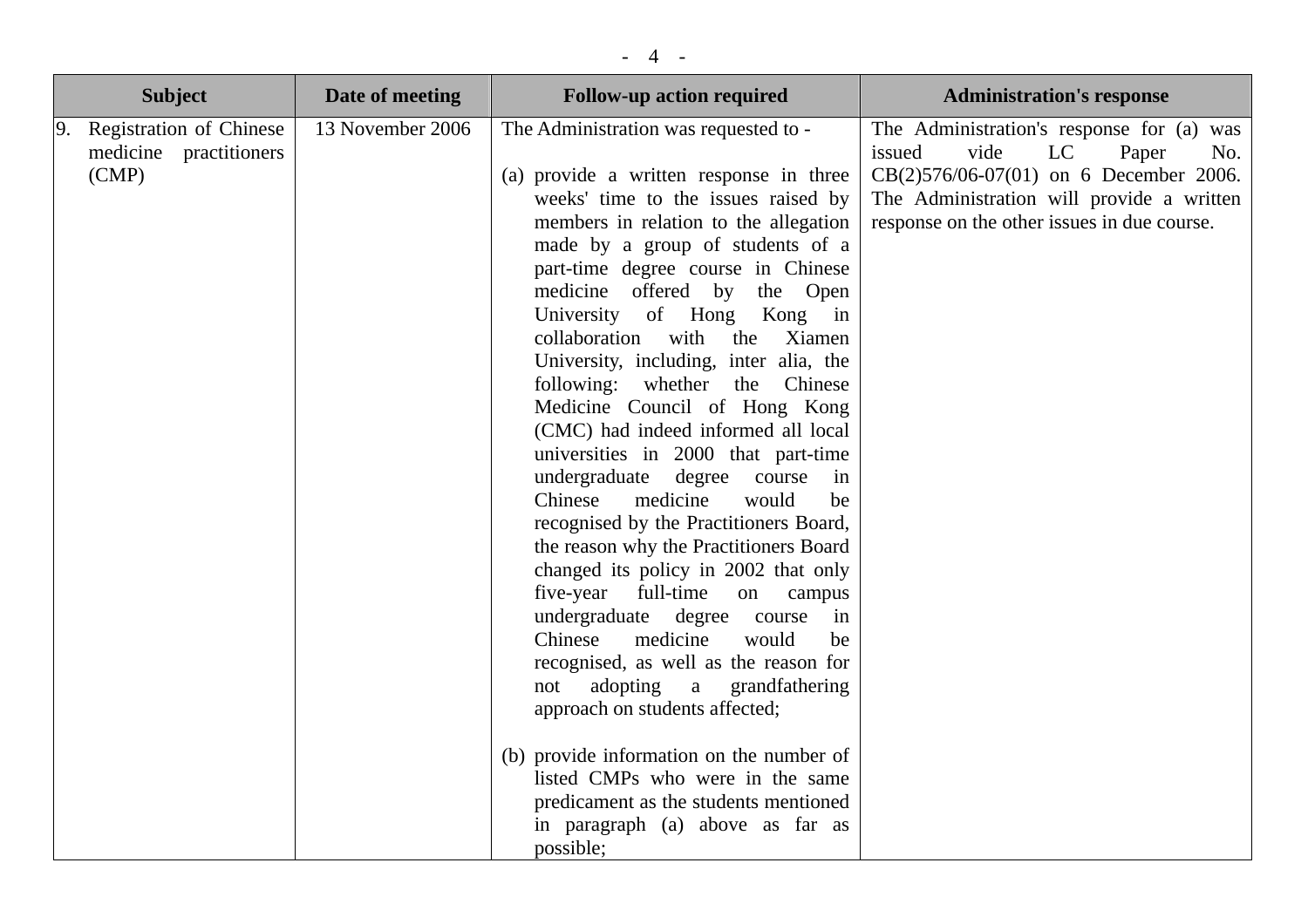| <b>Subject</b>                            | Date of meeting  | <b>Follow-up action required</b>                                                                                                                                                                                                                                                                                                                                                                                                                                                 | <b>Administration's response</b>                                                                                                                    |
|-------------------------------------------|------------------|----------------------------------------------------------------------------------------------------------------------------------------------------------------------------------------------------------------------------------------------------------------------------------------------------------------------------------------------------------------------------------------------------------------------------------------------------------------------------------|-----------------------------------------------------------------------------------------------------------------------------------------------------|
|                                           |                  | (c) provide information about the number<br>of appeals lodged with the CMC<br>against the decisions<br>of<br>the<br>Practitioners Board and how these<br>appeals were finally resolved since the<br>implementation of the Chinese<br>Medicine Ordinance (Cap. 549); and<br>(d) revert to the Panel when it had<br>identified other viable means to assist<br>listed CMPs to become registered<br>CMPs<br>timetable<br>and<br>for<br>implementation.                              |                                                                                                                                                     |
| 10. Redevelopment of Yan<br>Chai Hospital | 11 December 2006 | The Administration was requested to<br>provide a response in writing to the<br>followings before submitting its funding<br>proposal to the Finance Committee for<br>approval -<br>(a) to provide information on the total<br>estimated cost and completion time for<br>the proposed project;<br>(b) to provide information<br>on the<br>projected increase in the population of<br>the Kwai Tsing and Tsuen Wan<br>District upon the completion of the<br>redevelopment project; | The Administration will provide a written<br>before<br>the<br>Public<br>response<br>Works<br>Subcommittee meeting to be held on 24<br>January 2007. |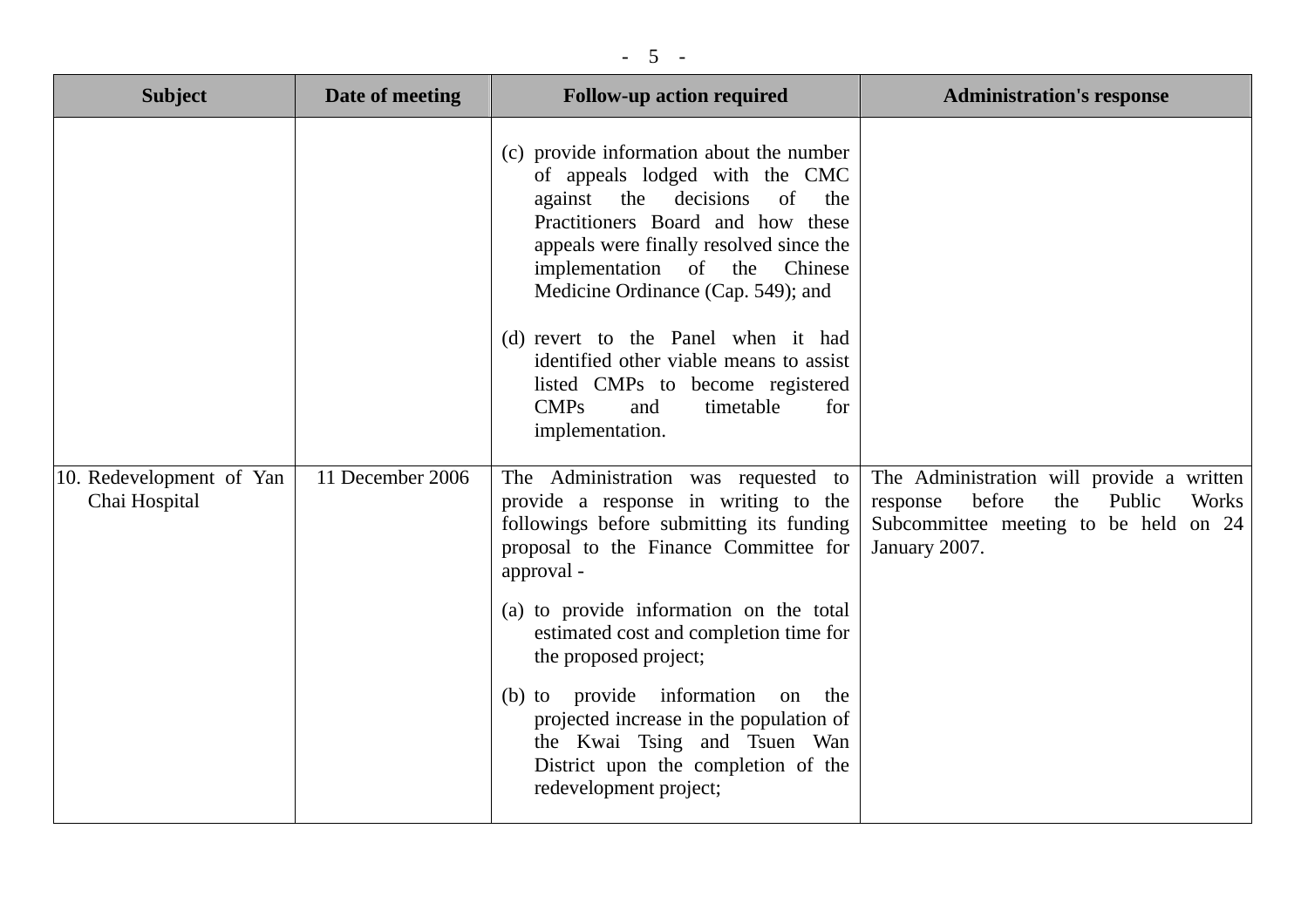| ., |
|----|
|----|

| <b>Subject</b>                      | Date of meeting  | <b>Follow-up action required</b>                                                                                                                                                                                                                           | <b>Administration's response</b>                                              |
|-------------------------------------|------------------|------------------------------------------------------------------------------------------------------------------------------------------------------------------------------------------------------------------------------------------------------------|-------------------------------------------------------------------------------|
|                                     |                  | (c) to provide information on whether the<br>proposed community health and<br>wellness centre in Yan Chai Hospital<br>would have the capacity to cope with<br>service<br>demand<br>upon<br>the<br>its<br>completion, and if so, what such<br>capacity was; |                                                                               |
|                                     |                  | (d) to provide information on the total<br>gross floor area of the new community<br>health and wellness centre, as opposed<br>to that of the existing four hospital<br>blocks earmarked for development;                                                   |                                                                               |
|                                     |                  | (e) to explore into the feasibility of<br>shortening the completion time for the<br>redevelopment project;                                                                                                                                                 |                                                                               |
|                                     |                  | (f) to provide information<br>the<br>on<br>utilisation rate of obstetrics<br>and<br>gynaecology service at the Princess<br>Margaret Hospital; and                                                                                                          |                                                                               |
|                                     |                  | (g) to convey members' suggestion about<br>introducing<br>obstetrics<br>and<br>gynaecology service at Yan Chai<br>Hospital to the HA for consideration.                                                                                                    |                                                                               |
| 11. Grant for the Samaritan<br>Fund | 11 December 2006 | provide information on gamma knife and $x$ response in due course.<br>knife surgeries in 2005-2006.                                                                                                                                                        | The Administration was requested to The Administration will provide a written |